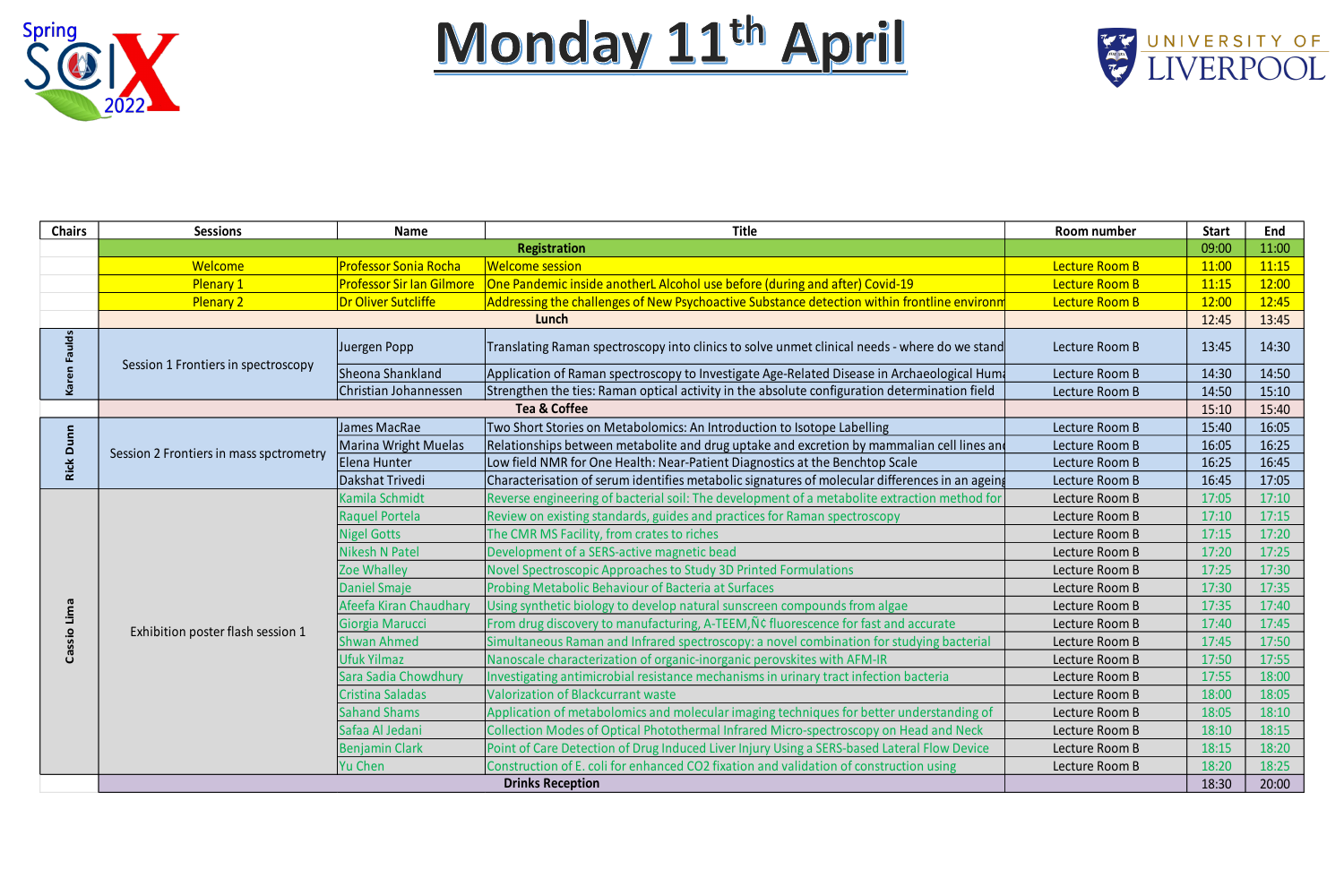

## Tuesday 12th April

| <b>Chairs</b>                          | <b>Sessions</b>                                                 | <b>Name</b>                  | <b>Title</b>                                                                                                       | <b>Room number</b> | Date       | <b>Start</b> | End   |
|----------------------------------------|-----------------------------------------------------------------|------------------------------|--------------------------------------------------------------------------------------------------------------------|--------------------|------------|--------------|-------|
|                                        | Registration                                                    |                              |                                                                                                                    | 12/04/2022         | 09:00      | 10:00        |       |
|                                        | <b>Plenary 3</b>                                                | Dr Hatice Altug              | Frontiers in Nanophotonics: Enabling Technology for Next-Generation Optical Biosensors and Bioimaging              | Lecture Room B     | 12/04/2022 | 10:00        | 10:50 |
|                                        | <b>Tea &amp; Coffee</b>                                         |                              |                                                                                                                    | 12/04/2022         | 10:50      | 11:20        |       |
| high                                   | Session 3.1 Molecular spectroscopy for pharma                   | Daniel-Ralph Hermann         | Quantum Cascade laser based VCD characterised by a high temporal spectral resolution                               | Lecture Room C     | 12/04/2022 | 11:20        | 11:45 |
|                                        |                                                                 | Rodolfo I. Teixeira          | Probing Photoredox Catalysis using Time-Resolved Infrared Spectroscopy                                             | Lecture Room C     | 12/04/2022 | 11:45        | 12:05 |
|                                        |                                                                 | Mais Al-Attili               | Spatially Offset Raman Spectroscopy for the Monitoring of Solvent Content During Pharmaceutical Drying             | Lecture Room C     | 12/04/2022 | 12:05        | 12:25 |
|                                        |                                                                 | <b>Roy Aerts</b>             | Vibrational optical activity to elucidate the conformational behaviour of the antibiotic vancomycin and derivative | Lecture Room C     | 12/04/2022 | 12:25        | 12:45 |
|                                        | Session 3.2 VOCs for health and disease                         | <b>Holly Douglas</b>         | Developing and optimising Breath Biopsy OMNI, a robust HRAM GC-MS pipeline for the identification and quanti       | Lecture Room D     | 12/04/2022 | 11:20        | 11:45 |
|                                        |                                                                 | <b>Wagar Ahmed</b>           | Microbial volatiles as biomarkers of lung infection in the ICU                                                     | Lecture Room D     | 12/04/2022 | 11:45        | 12:05 |
|                                        |                                                                 | Priscilla Rocio-Bautista     | Dielectric Barrier Discharge Ionization with different sample introduction formats for small molecule applications | Lecture Room D     | 12/04/2022 | 12:05        | 12:25 |
|                                        |                                                                 | <b>Amy Worrall</b>           | Towards Early Intervention for Age-related Hearing Loss: Analysis of Inflammation in Murine Cochlear Fibrocytes    | Lecture Room D     | 12/04/2022 | 12:25        | 12:45 |
|                                        | Lunch                                                           |                              |                                                                                                                    |                    |            | 12:45        | 13:45 |
|                                        |                                                                 | Eirik Almklov Magnussen      | Deep Learning-enabled Inference of Morphology and Distribution of Molecular Absorption of Biological Cells fro     | Lecture Room D     | 12/04/2022 | 13:45        | 14:10 |
|                                        | Session 4.1 Informatics for the omics                           | <b>Waseem Ahmed</b>          | Study of Prediction Intervals in Machine Learning Assisted Mid-Infrared Spectroscopy for the Diagnosis of Neona    | Lecture Room D     | 12/04/2022 | 14:10        | 14:30 |
| Dakshat<br>Trivedi                     |                                                                 | <b>Georg Ramer</b>           | Nanoscale computational staining                                                                                   | Lecture Room D     | 12/04/2022 | 14:30        | 14:50 |
|                                        |                                                                 | John Kalivas                 | Autonomous local target adaptive calibration and prediction                                                        | Lecture Room D     | 12/04/2022 | 14:50        | 15:10 |
|                                        |                                                                 | Peter Gardner                | Simultaneous QCL + OPO IR and concomitant Raman spectroscopy at sub-micron spatial resolution                      | Lecture Room C     | 12/04/2022 | 13:45        | 14:10 |
|                                        | Session 4.2 Imaging spectroscopy and Nano-IR                    | Samantha Walker              | Investigating E. coli biofilm development and its distortion using sub-killing antimicrobial concentrations: a Ram | Lecture Room C     | 12/04/2022 | 14:10        | 14:30 |
| Weigh                                  |                                                                 | Cassio Lima                  | O-PTIR spectroscopy as an emerging tool to probe cell-to-cell variance in single-cell microbial metabolomics       | Lecture Room C     | 12/04/2022 | 14:30        | 14:50 |
|                                        |                                                                 | A. Catarina V. D. dos Santos | Nanoscale chemical imaging of a commercially available recycled polyolefin blend using tapping-mode AFM-IR         | Lecture Room C     | 12/04/2022 | 14:50        | 15:10 |
|                                        |                                                                 |                              | <b>Tea &amp; Coffee</b>                                                                                            |                    | 12/04/2022 | 15:10        | 15:40 |
|                                        | Session 5.1 Bioanlaytical mass spectrometry                     | Julian Griffin               | Mass spectrometry based Lipidomics to understand cardiovascular disease and steatosis risk                         | Lecture Room D     | 12/04/2022 | 15:40        | 16:05 |
| arina<br>tright<br>uelas               |                                                                 | Adam Burke                   | A Methodology for LA-REIMS in the Direct Analysis of Clinical Urine Samples                                        | Lecture Room D     | 12/04/2022 | 16:05        | 16:25 |
| $\sigma$<br>$ \vec{z}  \geq  \vec{z} $ |                                                                 | <b>Edward Emmott</b>         | SCoPE2-based single-cell proteomics                                                                                | Lecture Room D     | 12/04/2022 | 16:25        | 16:45 |
|                                        |                                                                 | Najla Almasoud               | MALDI-TOF-MS for bacterial classification                                                                          | Lecture Room D     | 12/04/2022 | 16:45        | 17:05 |
|                                        |                                                                 | Rabia Sannam Khan            | Discrimination of moderately differentiated oral squamous cell carcinoma from diabetic oral mucosa using Fouri     | Lecture Room C     | 12/04/2022 | 15:40        | 16:05 |
| Gardner                                | Session 5.2 CLIRSPEC                                            | Sara Mosca                   | Determination of Inclusion Depth in Ex-vivo Animal Tissues using Surface Enhanced Spatially Offset Raman Sped      | Lecture Room C     | 12/04/2022 | 16:05        | 16:25 |
|                                        |                                                                 | <b>Andrew Callander</b>      | SERS Detection of Nanoparticles in Tissue Using NIR-II Light                                                       | Lecture Room C     | 12/04/2022 | 16:25        | 16:45 |
|                                        |                                                                 | Mustafa Kansiz               | Enhanced Tri-modal Optical-Photothermal Infrared (O-PTIR) Spectroscopy Advances in Spatial Resolution, Sensiti     | Lecture Room C     | 12/04/2022 | 16:45        | 17:05 |
|                                        |                                                                 | <b>Catherine Winder</b>      | Standardised metabolite annotation workflows for enhancing biological interpretation in metabolomic data           | Lecture Room B     | 12/04/2022 | 17:05        | 17:10 |
|                                        |                                                                 | <b>Jodie Fergusson</b>       | Development of highly sensitive, reproducible and recyclable SERS substrates                                       | Lecture Room B     | 12/04/2022 | 17:10        | 17:15 |
|                                        |                                                                 | <b>Amy Colleran</b>          | Understanding the link between the skin microbiome bacteria and odorous thioalcohol generation at the              | Lecture Room B     | 12/04/2022 | 17:15        | 17:20 |
|                                        |                                                                 | Srinivasa Rao Saranu         | Unique naked nanoparticle SERS substrates                                                                          | Lecture Room B     | 12/04/2022 | 17:20        | 17:25 |
|                                        |                                                                 | <b>Mark Christie</b>         | Catching nucleation in action using surface-enhanced Raman spectroscopy (SERS)                                     | Lecture Room B     | 12/04/2022 | 17:25        | 17:30 |
|                                        |                                                                 | <b>BARIS AKBALI</b>          | Ambient electrospray deposition of gold nanoparticles for uniform and highly sensitive Surface Enhanced-           | Lecture Room B     | 12/04/2022 | 17:30        | 17:35 |
|                                        | Exhibition poster flash session 2                               | <b>Felix Frank</b>           | Swipe and wipe: The next generation phosphate sensing platform based on NH2-MIL-88B(Fe) and mid-infrared           | Lecture Room B     | 12/04/2022 | 17:35        | 17:40 |
|                                        |                                                                 | <b>Taghrid Alomar</b>        | Rapid Analysis of Multiple Sudan Dyes Using Surface-Enhanced Raman Spectroscopy                                    | Lecture Room B     | 12/04/2022 | 17:40        | 17:45 |
|                                        |                                                                 | Boumedienne Boudjelida       | Surface sensitive photothermal AFM-IR, Probing nanoscale chemistry at the top surfaces only                        | Lecture Room B     | 12/04/2022 | 17:45        | 17:50 |
|                                        |                                                                 | James Matthew Thomson        | A focus on Raman peak fitting or how to finally have inter-unit reproducible data                                  | Lecture Room B     | 12/04/2022 | 17:50        | 17:55 |
|                                        |                                                                 | Najla Almasoud               | Rapid quantification of Paracetmole and its major metabolites paracetamol sulfate potassium and                    | Lecture Room B     | 12/04/2022 | 17:55        | 18:00 |
|                                        |                                                                 | <b>Ashley Love</b>           | Process analytical technologies applied to flow chemistry                                                          | Lecture Room B     | 12/04/2022 | 18:00        | 18:05 |
|                                        |                                                                 | <b>Adam Holland</b>          | An innovative approach to Raman image generation                                                                   | Lecture Room B     | 12/04/2022 | 18:05        | 18:10 |
|                                        |                                                                 | Paul Richardson              | High-Throughput Quantification of the Major Components of E-cigarette Liquids using Portable Raman                 | Lecture Room B     | 12/04/2022 | 18:10        | 18:15 |
|                                        | Walk to Victoria Gallery and Museum (VGM)                       |                              |                                                                                                                    |                    | 12/04/2022 | 18:30        | 19:15 |
|                                        | Drinks Reception & Gala Dinner at the Victoria Gallery & museum |                              |                                                                                                                    |                    | 12/04/2022 | 19:30        | Late  |